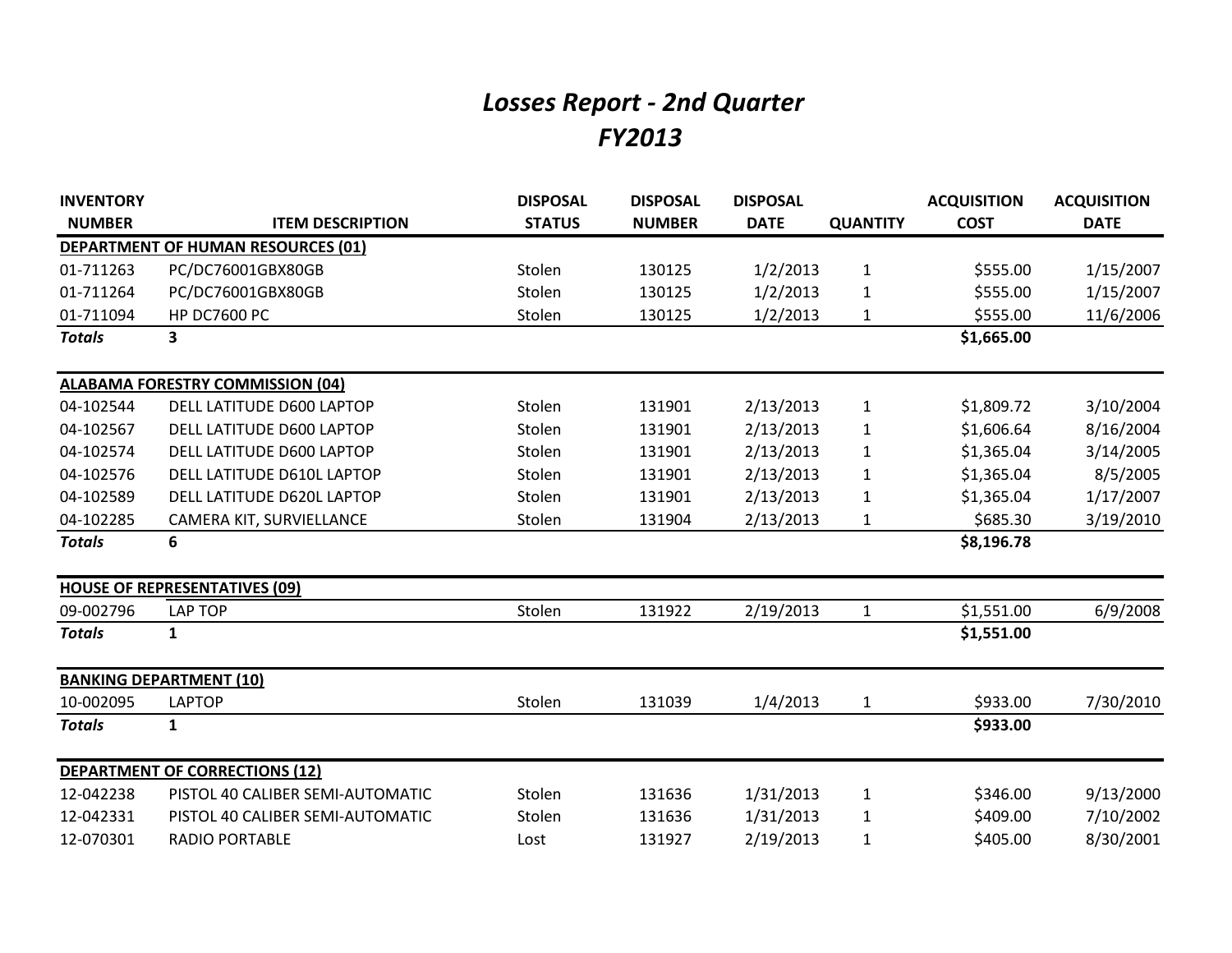| <b>INVENTORY</b> |                                         | <b>DISPOSAL</b> | <b>DISPOSAL</b> | <b>DISPOSAL</b> |                 | <b>ACQUISITION</b> | <b>ACQUISITION</b> |
|------------------|-----------------------------------------|-----------------|-----------------|-----------------|-----------------|--------------------|--------------------|
| <b>NUMBER</b>    | <b>ITEM DESCRIPTION</b>                 | <b>STATUS</b>   | <b>NUMBER</b>   | <b>DATE</b>     | <b>QUANTITY</b> | <b>COST</b>        | <b>DATE</b>        |
| 12-070309        | <b>RADIO PORTABLE</b>                   | Lost            | 131927          | 2/19/2013       | $\mathbf{1}$    | \$405.00           | 8/30/2001          |
| 12-071211        | <b>RADIO PORTABLE</b>                   | Lost            | 131927          | 2/19/2013       | 1               | \$400.50           | 11/5/2004          |
| 12-071433        | <b>RADIO PORTABLE</b>                   | Lost            | 131927          | 2/19/2013       | $\mathbf{1}$    | \$400.50           | 9/12/2005          |
| 12-071494        | <b>RADIO PORTABLE</b>                   | Lost            | 131927          | 2/19/2013       | $\mathbf{1}$    | \$399.75           | 12/30/2005         |
| 12-071989        | <b>RADIO PORTABLE</b>                   | Lost            | 131927          | 2/19/2013       | $\mathbf{1}$    | \$387.75           | 6/6/2007           |
| 12-072685        | <b>RADIO PORTABLE</b>                   | Lost            | 131927          | 2/19/2013       | $\mathbf{1}$    | \$420.00           | 4/9/2010           |
| <b>Totals</b>    | 9                                       |                 |                 |                 |                 | \$3,573.50         |                    |
|                  | <b>DEPARTMENT OF EDUCATION (15)</b>     |                 |                 |                 |                 |                    |                    |
| 15-058097        | CPU.Laptop.Lati E6400.Dell              | Lost            | 131755          | 2/5/2013        | $\mathbf{1}$    | \$1,512.00         | 8/12/2009          |
| 15-058561        | CPU.Laptop.Lati2120.Dell                | Lost            | 131755          | 2/5/2013        | $\mathbf{1}$    | \$590.20           | 4/15/2011          |
| 15-058245        | Projector.XGA LCD2200.NEC               | Lost            | 131756          | 2/5/2013        | $\mathbf{1}$    | \$642.00           | 2/5/2010           |
| 15-060333        | Projector.LCD                           | Stolen          | 131757          | 2/5/2013        | $\mathbf{1}$    | \$2,937.11         | 9/4/2012           |
| 15-063094        | CPU.Laptop.Inspiron 5100.Dell           | Stolen          | 131758          | 2/5/2013        | $\mathbf{1}$    | \$1,529.00         | 10/22/2003         |
| 15-063106        | CPU.Laptop.Inspiron 5100.Dell           | Stolen          | 131758          | 2/5/2013        | $\mathbf 1$     | \$1,529.00         | 10/22/2003         |
| 15-063108        | CPU.Laptop.Inspiron 5100.Dell           | Stolen          | 131758          | 2/5/2013        | $\mathbf{1}$    | \$1,529.00         | 10/22/2003         |
| 15-063113        | CPU.Laptop.Inspiron 5100.Dell           | Stolen          | 131758          | 2/5/2013        | $\mathbf{1}$    | \$1,529.00         | 10/22/2003         |
| 15-063116        | CPU.Laptop.Inspiron 5100.Dell           | Stolen          | 131758          | 2/5/2013        | $\mathbf{1}$    | \$1,529.00         | 10/22/2003         |
| 15-063118        | CPU.Laptop.Inspiron 5100.Dell           | Stolen          | 131758          | 2/5/2013        | $\mathbf{1}$    | \$1,529.00         | 10/22/2003         |
| 15-058038        | CPU.Laptop.Lati E6500.Dell              | Lost            | 131891          | 2/12/2013       | $\mathbf{1}$    | \$1,512.00         | 4/2/2009           |
| 15-058284        | Projector.ImagePro 8786.Dukane          | Lost            | 131891          | 2/12/2013       | $\mathbf{1}$    | \$599.00           | 7/22/2010          |
| 15-058421        | CPU.Laptop.Latit.E4310.Dell             | Lost            | 131891          | 2/12/2013       | $\mathbf{1}$    | \$1,288.00         | 9/2/2010           |
| 15-058657        | iPad.Wi-Fi.32GB.Apple                   | Lost            | 131891          | 2/12/2013       | $\mathbf{1}$    | \$599.00           | 4/11/2011          |
| 15-058649        | iPad.Wi-Fi.32GB.Apple                   | Lost            | 131892          | 2/12/2013       | 1               | \$599.00           | 4/11/2011          |
| <b>Totals</b>    | 15                                      |                 |                 |                 |                 | \$19,452.31        |                    |
|                  | <b>DEPARTMENT OF PUBLIC HEALTH (23)</b> |                 |                 |                 |                 |                    |                    |
| 23-086881        | Laptop                                  | Stolen          | 131293          | 1/15/2013       | $\mathbf{1}$    | \$1,743.50         | 3/15/2010          |
| 23-073822        | Laptop                                  | Stolen          | 131661          | 2/12/2013       | $\mathbf{1}$    | \$1,480.00         | 2/3/2004           |
| <b>Totals</b>    | 2 <sup>1</sup>                          |                 |                 |                 |                 | \$3,223.50         |                    |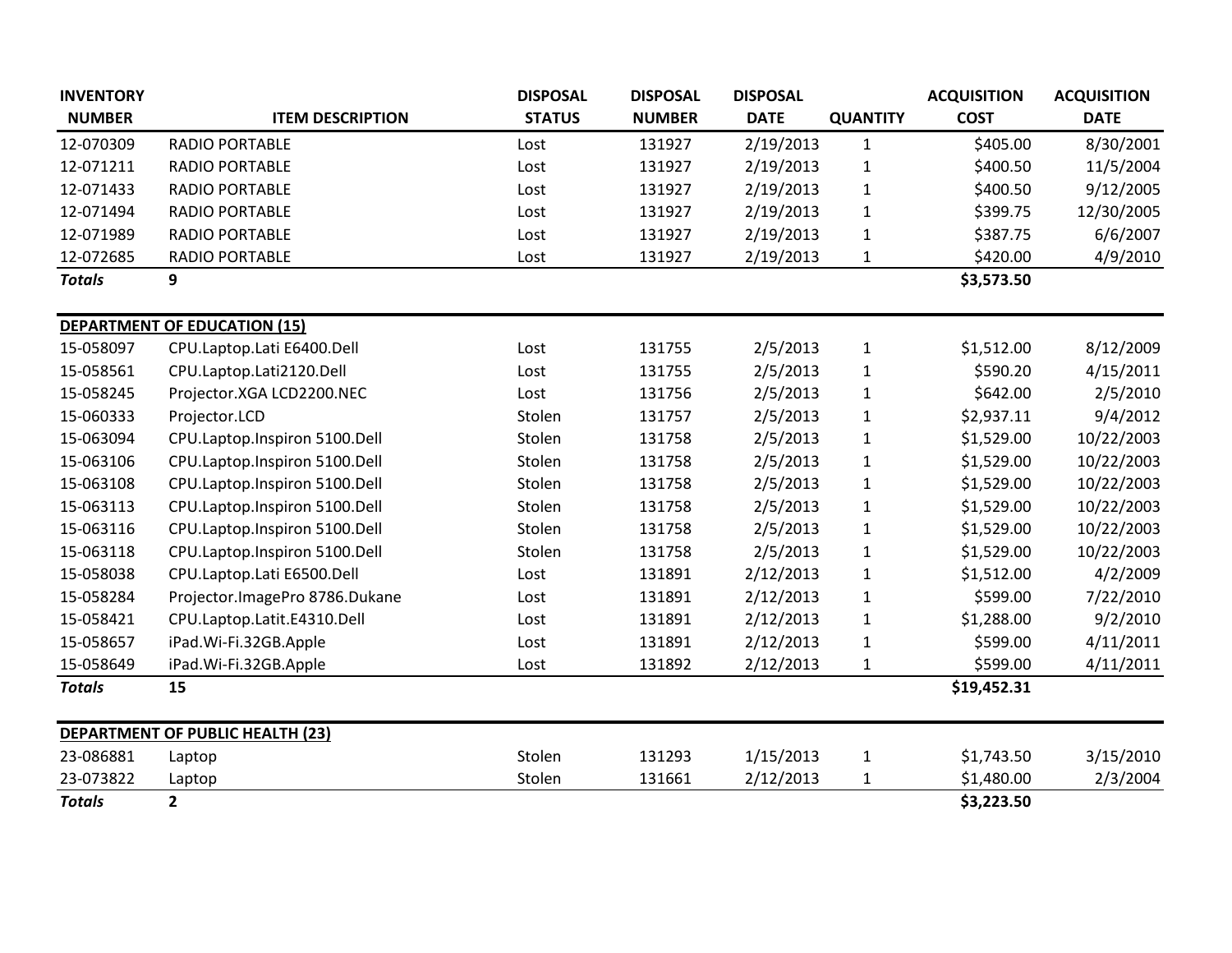| <b>INVENTORY</b> |                                                 | <b>DISPOSAL</b> | <b>DISPOSAL</b> | <b>DISPOSAL</b> |                 | <b>ACQUISITION</b> | <b>ACQUISITION</b> |
|------------------|-------------------------------------------------|-----------------|-----------------|-----------------|-----------------|--------------------|--------------------|
| <b>NUMBER</b>    | <b>ITEM DESCRIPTION</b>                         | <b>STATUS</b>   | <b>NUMBER</b>   | <b>DATE</b>     | <b>QUANTITY</b> | <b>COST</b>        | <b>DATE</b>        |
|                  | <b>ALABAMA DEPARTMENT OF PUBLIC SAFETY (35)</b> |                 |                 |                 |                 |                    |                    |
| 35-057541        | <b>FINGERPRINT CAPTURE STATION</b>              | Destroyed       | 130592          | 1/9/2013        | $\mathbf{1}$    | \$21,600.00        | 6/5/2002           |
| 35-057545        | FINGERPRINT CAPTURE STATION TP 3000 ED          | Destroyed       | 130592          | 1/9/2013        | $\mathbf{1}$    | \$21,600.00        | 6/5/2002           |
| 35-057550        | <b>FINGERPRINT CAPTURE STATION</b>              | Destroyed       | 130592          | 1/9/2013        | $\mathbf{1}$    | \$21,600.00        | 6/24/2002          |
| 35-057552        | FINGERPRINT CAPTURE STATION FUJITSU             | Destroyed       | 130592          | 1/9/2013        | $\mathbf{1}$    | \$21,600.00        | 4/30/2003          |
| 35-057551        | FINGERPRINT CAPTURE STATION FUJITSU             | Destroyed       | 130592          | 1/9/2013        | $\mathbf 1$     | \$21,600.00        | 5/1/2003           |
| 35-058636        | FINGERPRINT CAPTURE STATION DBI                 | Destroyed       | 130592          | 1/9/2013        | $\mathbf{1}$    | \$21,600.00        | 5/27/2003          |
| 35-059087        | FINGERPRINT CAPTURE STATION IDENTIX             | Destroyed       | 130592          | 1/9/2013        | $\mathbf{1}$    | \$19,995.00        | 10/29/2003         |
| 35-059156        | FINGERPRINT CAPTURE STATION IDENTIX             | Destroyed       | 130592          | 1/9/2013        | $\mathbf{1}$    | \$19,995.00        | 12/18/2003         |
| 35-059157        | FINGERPRINT CAPTURE STATION IDENTIX             | Destroyed       | 130592          | 1/9/2013        | $\mathbf{1}$    | \$19,995.00        | 12/18/2003         |
| 35-059158        | FINGERPRINT CAPTURE STATION IDENTIX             | Destroyed       | 130592          | 1/9/2013        | $\mathbf{1}$    | \$19,995.00        | 12/18/2003         |
| 35-059159        | FINGERPRINT CAPTURE STATION IDENTIX             | Destroyed       | 130592          | 1/9/2013        | $\mathbf 1$     | \$19,995.00        | 12/18/2003         |
| 35-059161        | FINGERPRINT CAPTURE STATION IDENTIX             | Destroyed       | 130592          | 1/9/2013        | $\mathbf{1}$    | \$19,995.00        | 12/18/2003         |
| 35-059195        | FINGERPRINT CAPTURE STATION IDENTIX             | Destroyed       | 130592          | 1/9/2013        | $\mathbf{1}$    | \$19,995.00        | 1/14/2004          |
| 35-059196        | FINGERPRINT CAPTURE STATION IDENTIX             | Destroyed       | 130592          | 1/9/2013        | $\mathbf{1}$    | \$19,995.00        | 1/14/2004          |
| 35-059198        | FINGERPRINT CAPTURE STATION IDENTIX             | Destroyed       | 130592          | 1/9/2013        | $\mathbf 1$     | \$19,995.00        | 1/14/2004          |
| 35-060646        | LIVE SCAN SYSTEM                                | Destroyed       | 130592          | 1/9/2013        | $\mathbf{1}$    | \$15,016.63        | 4/27/2005          |
| 35-060647        | LIVE SCAN SYSTEM                                | Destroyed       | 130592          | 1/9/2013        | $\mathbf{1}$    | \$15,016.63        | 4/27/2005          |
| 35-060648        | LIVE SCAN SYSTEM                                | Destroyed       | 130592          | 1/9/2013        | $\mathbf{1}$    | \$15,016.63        | 4/27/2005          |
| 35-060650        | LIVE SCAN SYSTEM                                | Destroyed       | 130592          | 1/9/2013        | $\mathbf{1}$    | \$15,016.63        | 4/27/2005          |
| 35-060652        | LIVE SCAN SYSTEM                                | Destroyed       | 130592          | 1/9/2013        | $\mathbf{1}$    | \$15,016.63        | 4/27/2005          |
| 35-060657        | LIVE SCAN SYSTEM                                | Destroyed       | 130592          | 1/9/2013        | $\mathbf 1$     | \$15,016.63        | 4/27/2005          |
| 35-060661        | LIVE SCAN SYSTEM                                | Destroyed       | 130592          | 1/9/2013        | $\mathbf{1}$    | \$15,016.63        | 4/27/2005          |
| 35-060662        | LIVE SCAN SYSTEM                                | Destroyed       | 130592          | 1/9/2013        | $\mathbf{1}$    | \$15,016.63        | 4/27/2005          |
| 35-060663        | LIVE SCAN SYSTEM                                | Destroyed       | 130592          | 1/9/2013        | $\mathbf{1}$    | \$15,016.63        | 4/27/2005          |
| 35-060666        | LIVE SCAN SYSTEM                                | Destroyed       | 130592          | 1/9/2013        | $\mathbf 1$     | \$15,016.63        | 4/27/2005          |
| 35-060668        | LIVE SCAN SYSTEM                                | Destroyed       | 130592          | 1/9/2013        | $\mathbf{1}$    | \$15,016.63        | 4/27/2005          |
| 35-060669        | LIVE SCAN SYSTEM                                | Destroyed       | 130592          | 1/9/2013        | $\mathbf{1}$    | \$15,016.63        | 4/27/2005          |
| 35-060670        | LIVE SCAN SYSTEM                                | Destroyed       | 130592          | 1/9/2013        | $\mathbf{1}$    | \$15,016.63        | 4/27/2005          |
| 35-061052        | LIVE SCAN SYSTEM                                | Destroyed       | 130592          | 1/9/2013        | $\mathbf{1}$    | \$15,016.63        | 8/25/2005          |
| 35-062146        | LIVE SCAN SYSTEM                                | Destroyed       | 130592          | 1/9/2013        | $\mathbf{1}$    | \$15,016.63        | 11/21/2005         |
| 35-063927        | LIVE SCAN SYSTEM                                | Destroyed       | 130592          | 1/9/2013        | $\mathbf{1}$    | \$15,492.00        | 6/27/2006          |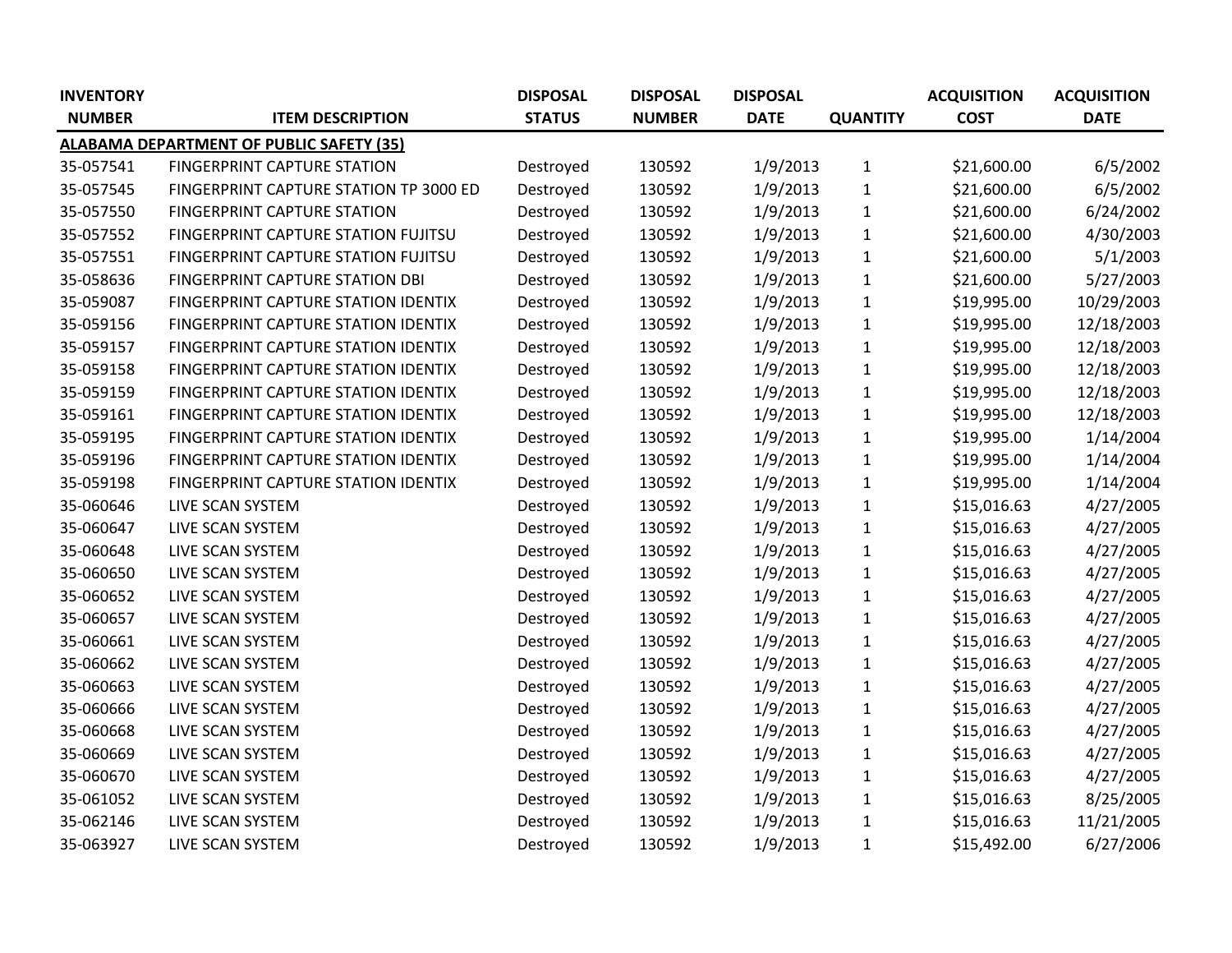| <b>INVENTORY</b>              |                                                          | <b>DISPOSAL</b> | <b>DISPOSAL</b> | <b>DISPOSAL</b> |                 | <b>ACQUISITION</b> | <b>ACQUISITION</b> |
|-------------------------------|----------------------------------------------------------|-----------------|-----------------|-----------------|-----------------|--------------------|--------------------|
| <b>NUMBER</b>                 | <b>ITEM DESCRIPTION</b>                                  | <b>STATUS</b>   | <b>NUMBER</b>   | <b>DATE</b>     | <b>QUANTITY</b> | <b>COST</b>        | <b>DATE</b>        |
| 35-063928                     | LIVE SCAN SYSTEM                                         | Destroyed       | 130592          | 1/9/2013        | $\mathbf{1}$    | \$15,492.00        | 6/27/2006          |
| 35-063929                     | LIVE SCAN SYSTEM                                         | Destroyed       | 130592          | 1/9/2013        | $\mathbf{1}$    | \$15,492.00        | 6/27/2006          |
| 35-063930                     | LIVE SCAN SYSTEM                                         | Destroyed       | 130592          | 1/9/2013        | $\mathbf 1$     | \$15,492.00        | 6/27/2006          |
| 35-063931                     | LIVE SCAN SYSTEM                                         | Destroyed       | 130592          | 1/9/2013        | 1               | \$15,492.00        | 6/27/2006          |
| 35-063932                     | LIVE SCAN SYSTEM                                         | Destroyed       | 130592          | 1/9/2013        | 1               | \$15,492.00        | 6/27/2006          |
| 35-063933                     | LIVE SCAN SYSTEM                                         | Destroyed       | 130592          | 1/9/2013        | 1               | \$15,492.00        | 6/27/2006          |
| 35-063934                     | LIVE SCAN SYSTEM                                         | Destroyed       | 130592          | 1/9/2013        | 1               | \$15,492.00        | 6/27/2006          |
| 35-063961                     | LIVE SCAN SYSTEM                                         | Destroyed       | 130592          | 1/9/2013        | 1               | \$15,492.00        | 6/27/2006          |
| 35-063964                     | LIVE SCAN SYSTEM                                         | Destroyed       | 130592          | 1/9/2013        | 1               | \$15,492.00        | 6/27/2006          |
| 35-070095                     | LIVE SCAN SYSTEM                                         | Destroyed       | 130592          | 1/9/2013        | 1               | \$15,492.00        | 7/20/2006          |
| <b>Totals</b>                 | 41                                                       |                 |                 |                 |                 | \$705,216.45       |                    |
|                               | <b>PUBLIC SERVICE COMMISSION (36)</b>                    |                 |                 |                 |                 |                    |                    |
| 36-005923                     | GPS 4.3 IN WIDESCREEN PORTABLE                           | Lost            | 131643          | 1/30/2013       | 1               | \$120.00           | 12/22/2010         |
| <b>Totals</b>                 | $\mathbf{1}$                                             |                 |                 |                 |                 | \$120.00           |                    |
|                               | <b>HISTORICAL COMMISSION (88)</b>                        |                 |                 |                 |                 |                    |                    |
| 88-04112Y                     | 12-DIGIT PROFIT CALCULATOR, KS-300                       | Lost            | 131299          | 1/7/2013        | $\mathbf{1}$    | \$20.00            | 7/31/2009          |
| 88-04780A                     | PALM PILOT, HANDHELD                                     | Lost            | 131377          | 1/17/2013       | $\mathbf 1$     | \$109.00           | 1/3/2003           |
| <b>Totals</b>                 | $\mathbf{2}$                                             |                 |                 |                 |                 | \$129.00           |                    |
| <b>FINANCE MOTOR POOL(99)</b> |                                                          |                 |                 |                 |                 |                    |                    |
| 99-002459                     | 2011 CHEVROLET IMPALA, FLEX FUEL                         | Destroyed       | 132039          | 3/26/2013       | 1               | \$17,055.40        | 9/24/2010          |
| <b>Totals</b>                 | $\mathbf{1}$                                             |                 |                 |                 |                 | \$17,055.40        |                    |
|                               | <b>CRIMINAL JUSTICE INFORMATION SYSTEM (AO)</b>          |                 |                 |                 |                 |                    |                    |
| AO-002489                     | Multi Rack II Frame Black Box Rack                       | Stolen          | 131434          | 2/13/2013       | $\mathbf 1$     | \$1,909.82         | 12/29/2005         |
| <b>Totals</b>                 | $\mathbf{1}$                                             |                 |                 |                 |                 | \$1,909.82         |                    |
|                               | ALABAMA FIRE COLLEGE PERSONNEL STANDARDS COMMISSION (AU) |                 |                 |                 |                 |                    |                    |
| AU-000114                     | SELF CONTAINED BREATHING SYS.DRAEGER                     | Lost            | 132645          | 3/28/2013       | 1               | \$2,385.00         | 12/22/2003         |
| <b>Totals</b>                 | $\mathbf{1}$                                             |                 |                 |                 |                 | \$2,385.00         |                    |